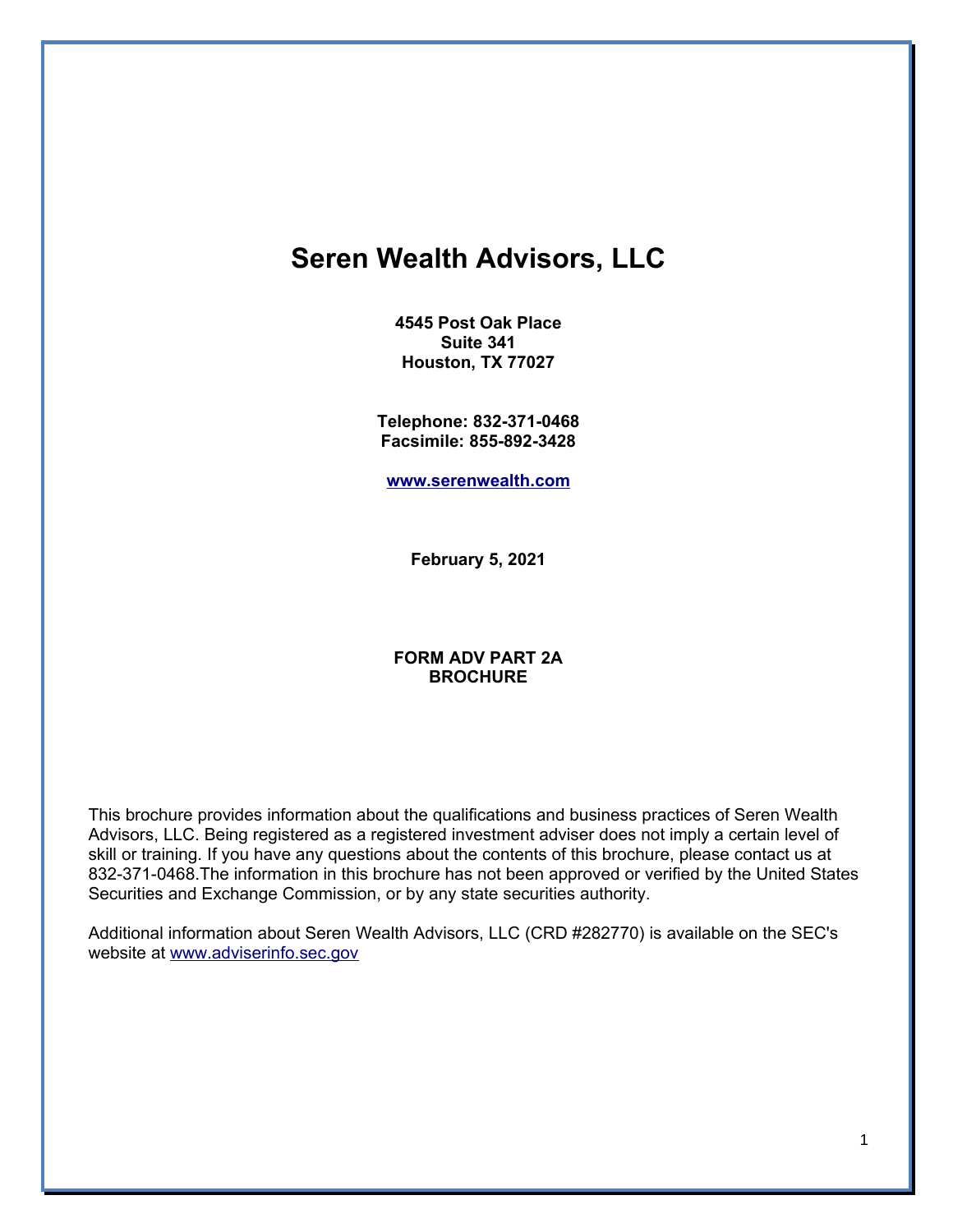## **Item 2 Summary of Material Changes**

The Material Changes section of this brochure will be updated annually or when material changes occur since the previous release of the Firm Brochure.

Since the last filing of this brochure on February 12, 2020, we have the following material changes to report:

• We have amended Item 18 Financial Information to disclose that the firm received a Paycheck Protection Program ("PPP") loan through the U.S. Small Business Administration, which was part of the economic relief provided under the Coronavirus Aid, Relief, and Economic Security (CARES) Act. For additional information regarding this PPP loan please see Item 18 of this brochure.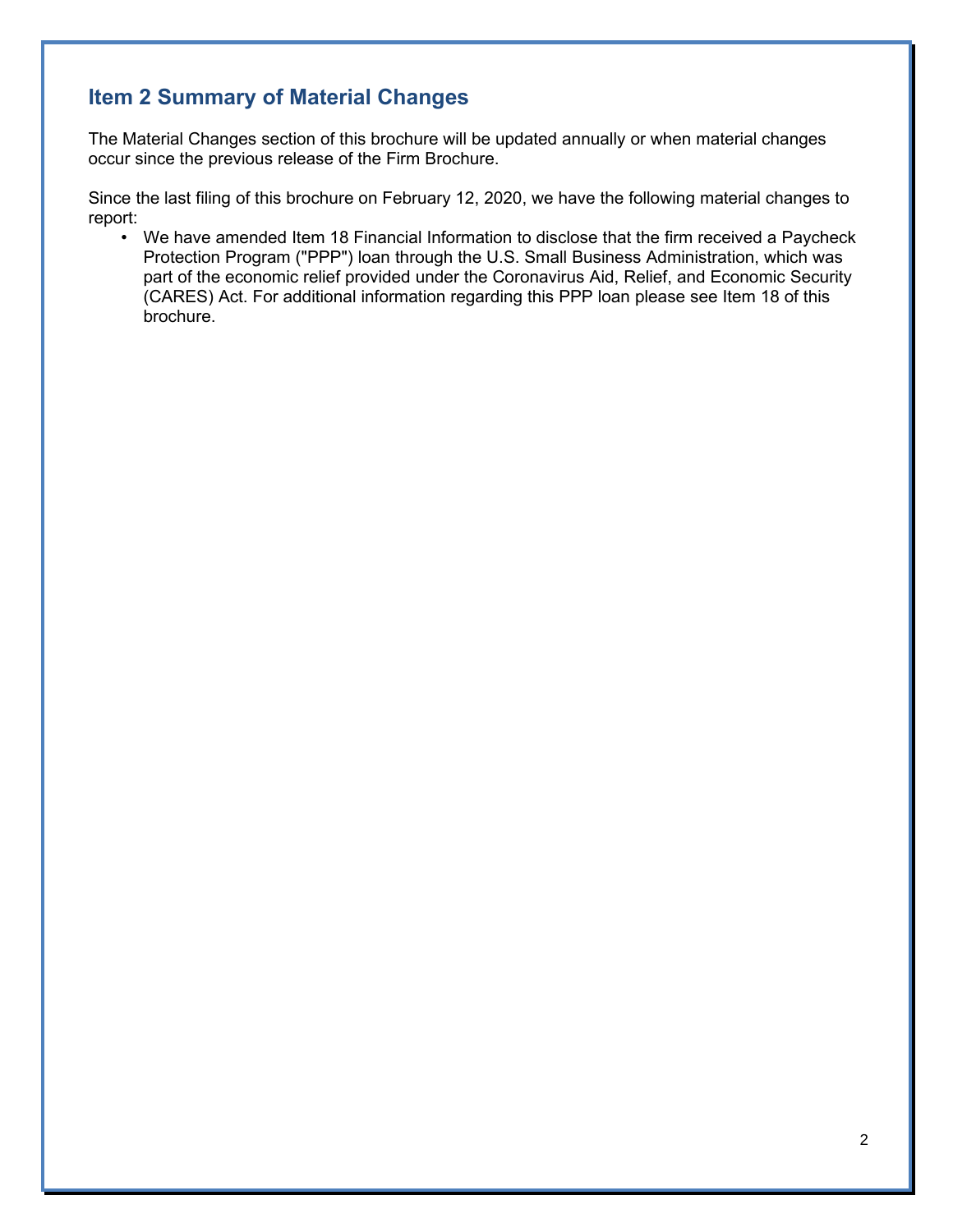# **Item 3 Table of Contents**

| Item 1 Cover Page                                                                             | Page 1  |
|-----------------------------------------------------------------------------------------------|---------|
| Item 2 Summary of Material Changes                                                            | Page 2  |
| Item 3 Table of Contents                                                                      | Page 3  |
| Item 4 Advisory Business                                                                      | Page 4  |
| Item 5 Fees and Compensation                                                                  | Page 5  |
| Item 6 Performance-Based Fees and Side-By-Side Management                                     | Page 8  |
| Item 7 Types of Clients                                                                       | Page 8  |
| Item 8 Methods of Analysis, Investment Strategies and Risk of Loss                            | Page 8  |
| Item 9 Disciplinary Information                                                               | Page 9  |
| Item 10 Other Financial Industry Activities and Affiliations                                  | Page 10 |
| Item 11 Code of Ethics, Participation or Interest in Client Transactions and Personal Trading | Page 10 |
| Item 12 Brokerage Practices                                                                   | Page 11 |
| Item 13 Review of Accounts                                                                    | Page 12 |
| Item 14 Client Referrals and Other Compensation                                               | Page 13 |
| Item 15 Custody                                                                               | Page 13 |
| Item 16 Investment Discretion                                                                 | Page 13 |
| Item 17 Voting Client Securities                                                              | Page 14 |
| Item 18 Financial Information                                                                 | Page 14 |
| Item 19 Requirements for State-Registered Advisers                                            | Page 14 |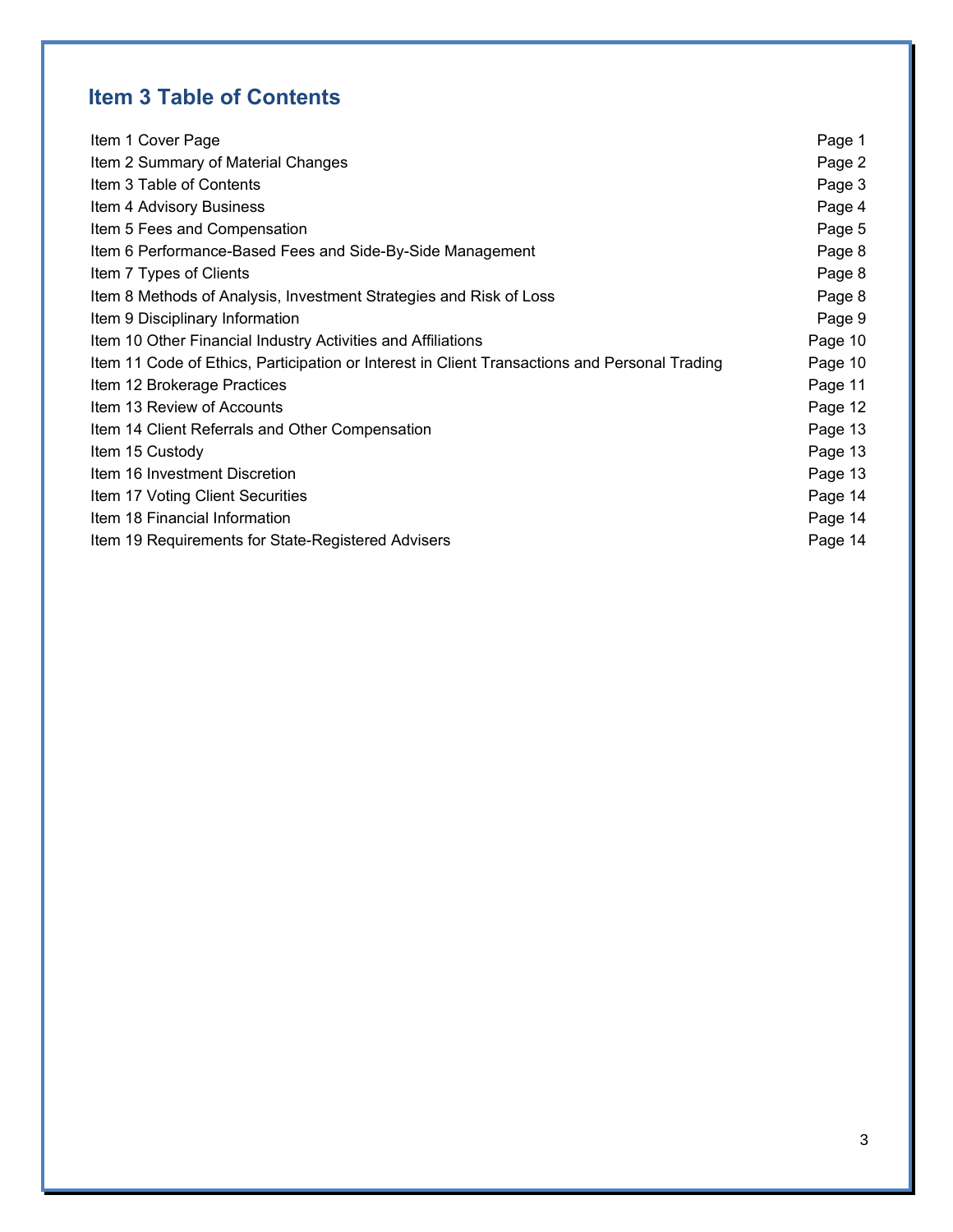## **Item 4 Advisory Business**

### **Firm Description**

Seren Wealth Advisors, LLC ("SWA") is a registered investment adviser primarily based in Houston, TX. We are organized as a limited liability company ("LLC") under the laws of the State of Texas. SWA was founded in 2015 and began offering investment advisory services in 2016. Stephanie Blakes is 100% owner.

SWA is a fee based investment management firm. The firm does not sell insurance or other commissioned products, but the firm's Managing Member is licensed to sell insurance products.

SWA does not act as a custodian of client assets.

Other professionals (e.g., lawyers, accountants, insurance agents, etc.) are engaged directly by the client on an as-needed basis. Conflicts of interest will be disclosed to the client in the event they should occur.

The following paragraphs describe our services and fees. Refer to the description of each investment advisory service listed below for information on how we tailor our advisory services to your individual needs. As used in this brochure, the words "SWA", "we," "our," and "us" refer to Seren Wealth Advisors, LLC and the words "you," "your," and "Client" refer to you as either a client or prospective client of our firm.

### **Types of Advisory Services**

### ASSET MANAGEMENT

SWA offers discretionary asset management services to advisory clients. SWA will offer clients ongoing portfolio management services through determining individual investment goals, time horizons, objectives, and risk tolerance. Investment strategies, investment selection, asset allocation, portfolio monitoring and the overall investment program will be based on the above factors.

### **Discretionary**

When the client provides SWA discretionary authority the client will sign a limited trading authorization or equivalent. SWA will have the authority to execute transactions in the account without seeking client approval on each transaction.

### FINANCIAL PLANNING AND CONSULTING

Financial planning services will be provided to either individual clients or other Investment Advisory firms. SWA will be compensated on a fixed fee basis or hourly basis described in detail under the "Fees and Compensation" section of this brochure. Services include but are not limited to a thorough review of all applicable topics including Wills, Estate Plan/Trusts, Investments, Taxes, and Insurance. If a conflict of interest exists between the interests of the investment advisor and the interests of the client, the client is under no obligation to act upon the investment advisor's recommendation. If the client elects to act on any of the recommendations, the client is under no obligation to effect the transaction through SWA. SWA strives to complete and deliver all financial plans within thirty (30) days assuming all necessary documentation is provided and plan delivery appointments are adhered to in a timely fashion.

### SEMINARS

SWA holds seminars and workshops to educate the public on different types of investments and the different services they offer. The seminars are educational in nature and no specific investment or tax advice is given.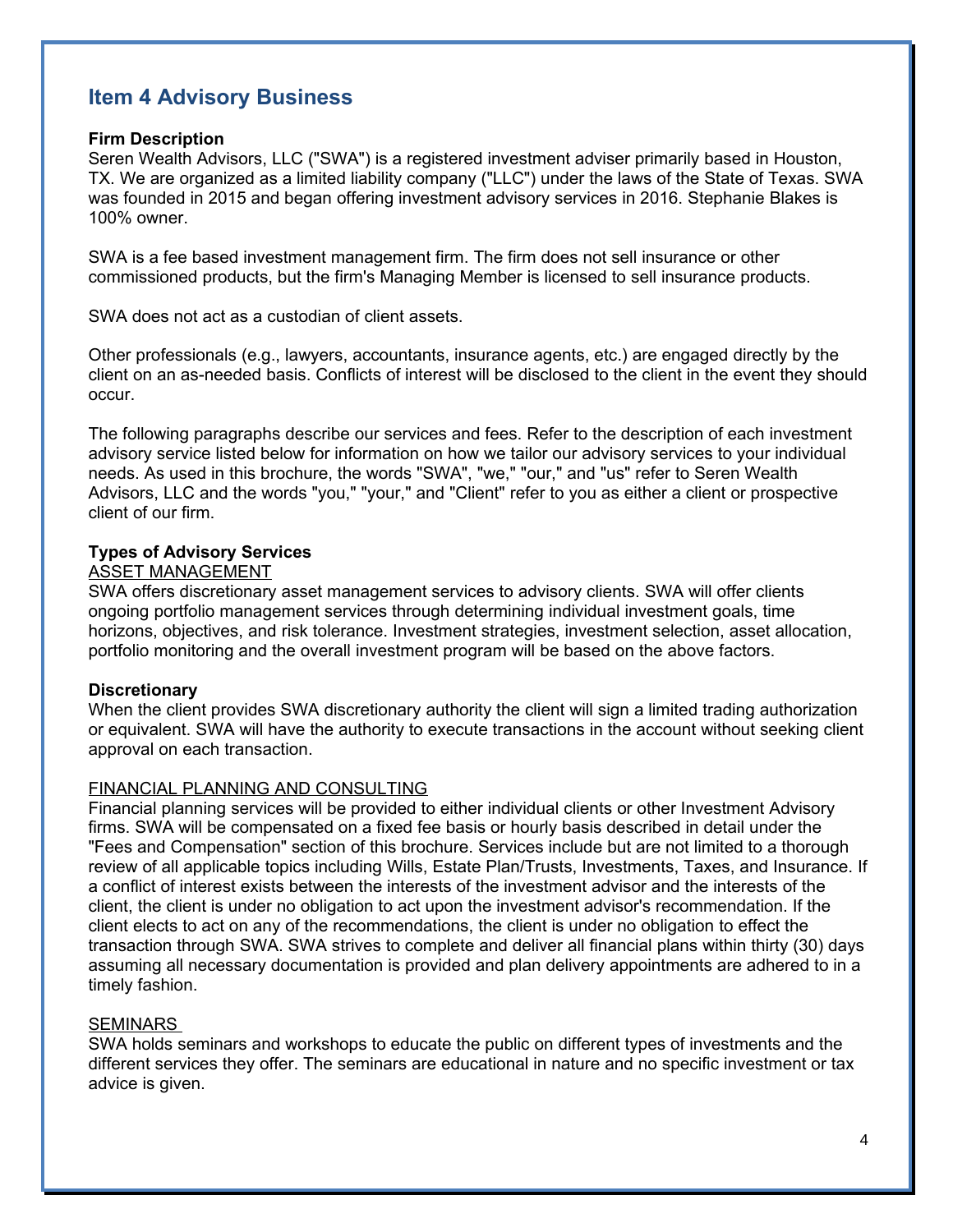SWA also offers financial literacy workshops on behalf of other Investment Advisory firms for a fee.

### SELECTION OF OTHER ADVISERS

We may recommend that you use the services of a third party money manager ("TPMM") to manage all, or a portion of, your investment portfolio. After gathering information about your financial situation and objectives, we may recommend that you engage a specific TPMM or investment program. Factors that we take into consideration when making our recommendation(s) include, but are not limited to, the following: the TPMM's performance, methods of analysis, fees, your financial needs, investment goals, risk tolerance, and investment objectives. We will monitor the TPMM(s)' performance to ensure its management and investment style remains aligned with your investment goals and objectives. In some cases, we may assist in the selection of certain strategies or model portfolios managed by the TPMM.

The TPMM(s) will actively manage your portfolio and will assume discretionary investment authority over your account. In some cases, we may assume discretionary authority to hire and fire TPMM(s) and/or reallocate your assets to other TPMM(s) where we deem such action appropriate.

### **Client Tailored Services and Client Imposed Restrictions**

The goals and objectives for each client are documented in our client files. Investment strategies are created that reflect the stated goals and objective. Clients may impose restrictions on investing in certain securities or types of securities. Agreements may not be assigned without written client consent.

### **Wrap Fee Programs**

SWA does not sponsor any wrap fee programs.

### **Client Assets Under Management**

As of January 25, 2021, we provide continuous management services for \$13,036,194 in client assets managed on a discretionary basis. We also manage \$1,758,000 in client assets on a non-continuous basis.

## **Item 5 Fees and Compensation**

### **Method of Compensation and Fee Schedule**

ASSET MANAGEMENT

SWA offers discretionary asset management services to advisory clients. Fees for these services will be based on a percentage of Assets under Management as follows:

| <b>Assets Under Management</b> | <b>Maximum Annual Fee</b> | <b>Maximum Monthly Fee</b> |
|--------------------------------|---------------------------|----------------------------|
| Up to \$250,000                | 1.15%                     | .0958%                     |
| \$250,001 - \$750,000          | 1.00%                     | .083%                      |
| \$750,001 - \$1,000,000        | .90%                      | 0.75%                      |
| Over \$1,000,000               | .75%                      | .0625%                     |

Our annual asset management fee is billed and payable, monthly in arrears, based on the balance of your account on the last business day of the billing period.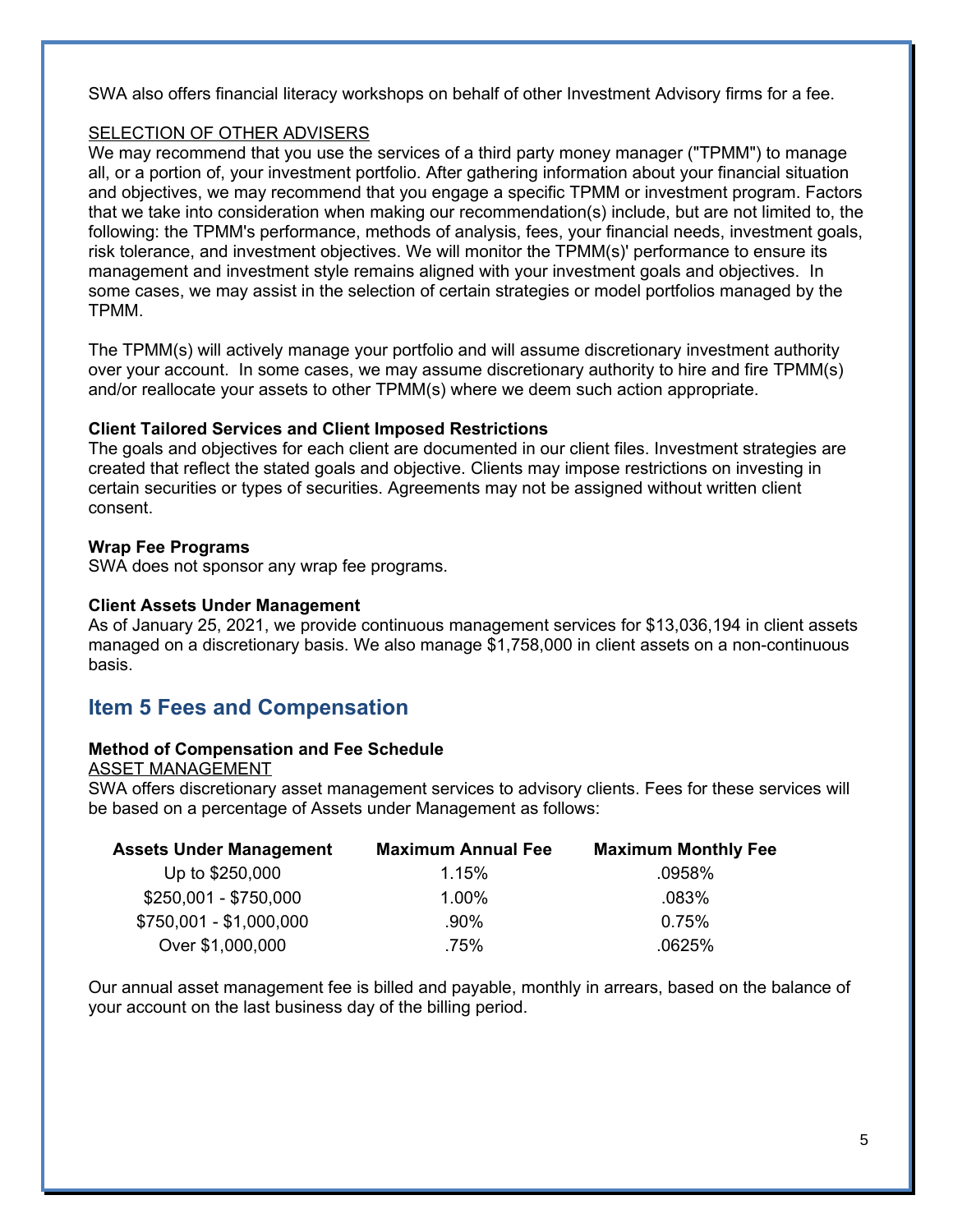At our discretion, we may combine the account values of family members living in the same household to determine the applicable advisory fee. For example, we may combine account values for you and your minor children, joint accounts with your spouse, and other types of related accounts. Combining account values may increase the asset total, which may result in your paying a reduced advisory fee based on the available breakpoints in our fee schedule stated above.

Unless other payment arrangements are agreed to, we will deduct our fee directly from your account through the qualified custodian holding your funds and securities. We will deduct our advisory fee only when the following requirements are met:

- You provide our firm with written authorization permitting the fees to be paid directly from your account held by the qualified custodian.
- The qualified custodian agrees to send you a statement, at least quarterly, indicating all amounts dispersed from your account including the amount of the advisory fee paid directly to our firm.

If you have any questions about the statement(s) you receive from the qualified custodian call our main office number located on the cover page of this brochure.

Clients may terminate the asset management agreement within five (5) business days of signing the contract for a full refund. Thereafter, Clients may terminate advisory services with thirty (30) days written notice. Clients will incur a pro rata charge for services rendered prior to the termination of the asset management agreement, which means Client will incur advisory fees only in proportion to the number of days in the month for which services were rendered. Client shall be given thirty (30) days prior written notice of any increase in fees, and client will acknowledge, in writing, any agreement of increase in said fees.

### FINANCIAL PLANNING and CONSULTING

Financial Planning and Consulting Services are offered on an hourly basis of \$125 per hour or based on a flat fee according to the following schedule:

| <b>Client Description</b>                                            | Fee     |
|----------------------------------------------------------------------|---------|
| Assets less than \$250,000 and an individual                         | \$600   |
| Assets less than \$250,000 and a couple                              | \$800   |
| Assets between \$250,000 and \$1,000,000 for an individual or couple | \$1,200 |
| Assets above \$1,000,000 for an individual or couple                 | \$2,400 |

Prior to the planning process, the client will be provided either a flat fee amount or an estimated plan fee based on the number of hours estimated to complete scope of services. The services include but are not limited to a thorough review of all applicable topics including Wills, Estate Plan/Trusts, Investments, Taxes, and Insurance. Flat fees for financial plans are received in two installments; one half at the commencement of the plan, with the balance due upon delivery of the completed plan. Assuming proper documentation and information is provided in a timely fashion, services are completed and delivered inside of thirty (30) days. For hourly consultations, payment is due in full upon completion of the service.

Client may cancel within five (5) business days of signing the Financial Planning Agreement for a full refund. If the client cancels after five (5) business days, but before the delivery of the plan, the client will forfeit the first half of the payment submitted. The first half of the payment will be considered earned fees due to SWA.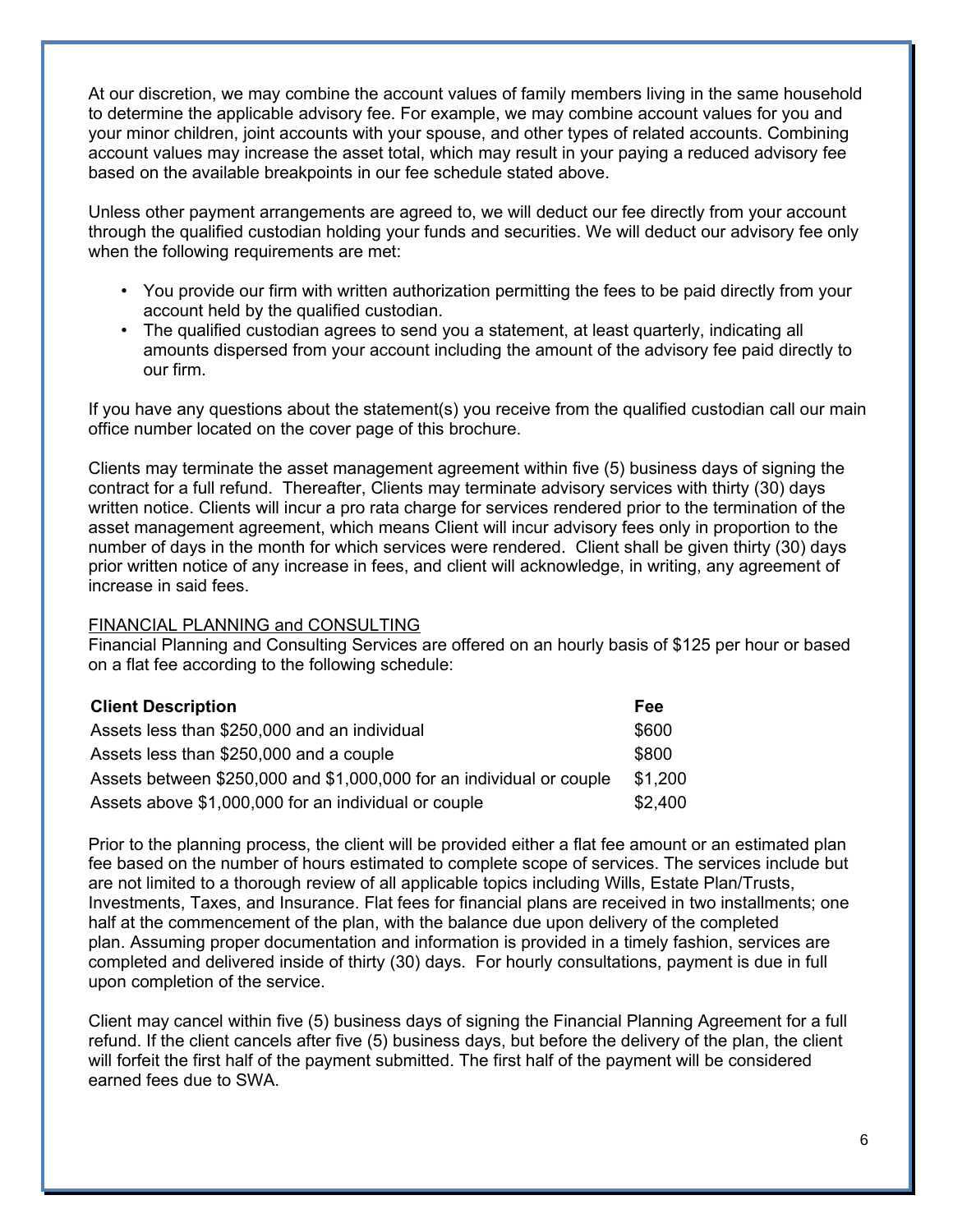### ASSET AGGREGATION SERVICES

In addition, SWA will use an asset aggregation portal to assist in the development of the financial plan. SWA will cover the costs of the portal while the plan is being developed. Should the client choose to maintain the portal after the plan is developed and delivered then the costs of the online portal will be billed directly to the client at the following rate\*:

| <b>Client Description</b>                | Fee         |
|------------------------------------------|-------------|
| Single/Couple assets under \$250,000     | \$50/month  |
| Assets between \$250,000 and \$1,000,000 | \$100/month |
| Assets above \$1,000,000                 | \$200/month |

\*Some fees may be negotiable based upon grandfathering or prior relationships.

Fees for access to an asset aggregation portal are charged directly to the client monthly in arrears.

SWA, in its sole discretion, may charge a lesser fee for services based upon certain criteria (e.g., historical relationship, type of assets, anticipated future earning capacity, anticipated future additional assets, dollar amounts of assets to be managed, related accounts, account composition, negotiations with clients, or investment advisory firms, etc.).

### SEMINAR FEES

SWA offers seminars to companies for a fee ranging from \$600 - \$2,400.

### SELECTION OF OTHER ADVISERS

Assets managed by TPMMs will generally be included in calculating our advisory fee, which is based on the fee schedule set forth above under Asset Management. Advisory fees charged by TPMMs are separate and apart from our advisory fees. Advisory fees that you pay to the TPMM are established and payable in accordance with the brochure provided by each TPMM to whom you are referred. These fees may or may not be negotiable. **You should review the recommended TPMM's brochure and take into consideration the TPMM's fees along with our fees to determine the total amount of fees associated with the program**.

If you are referred to a TPMM, you will receive full disclosure, including services rendered and fee schedules, at the time of the referral by delivery of a copy of the relevant TPMM's Form ADV Part 2 or equivalent disclosure document. In addition, if the investment program recommended to you is a wrap fee program, you will also receive the Appendix 1 or equivalent wrap fee brochure provided by the sponsor of the program.

You may be required to sign an agreement directly with the recommended TPMM(s) and/or a tri-party agreement. You may terminate the advisory relationship with the TPMM according to the terms of your agreement with the TPMM. You should review each TPMM's brochure for specific information on how you may terminate your advisory relationship with the TPMM and how you may receive a refund, if applicable. You should contact the TPMM directly for questions regarding your advisory agreement with the TPMM.

### **Additional Client Fees Charged**

Custodians may charge transaction fees on purchases or sales of certain mutual funds, equities and exchange-traded funds. These charges may include mutual fund transactions fees, postage and handling and miscellaneous fees (fee levied to recover costs associated with fees assessed by selfregulatory organizations).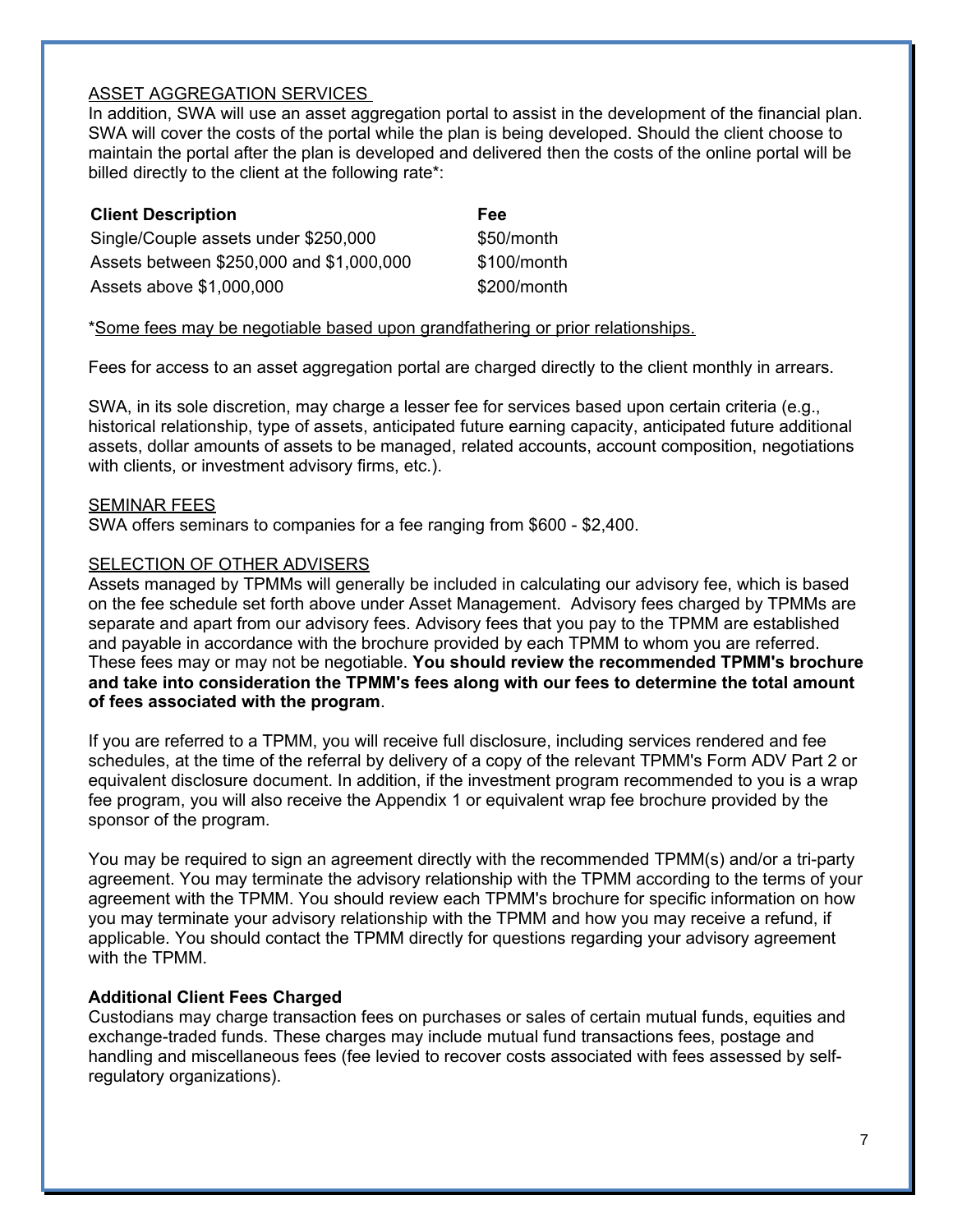For more details on the brokerage practices, see Item 12 of this brochure.

### **External Compensation for the Sale of Securities to Clients**

SWA does not receive any external compensation for the sale of securities to clients, nor do any of the investment advisor representatives of SWA.

## **Item 6 Performance-Based Fees and Side-By-Side Management**

### **Sharing of Capital Gains**

Fees are not based on a share of the capital gains or capital appreciation of managed securities.

SWA does not use a performance-based fee structure because of the conflict of interest. Performancebased compensation may create an incentive for the adviser to recommend an investment that may carry a higher degree of risk to the client.

### **Item 7 Types of Clients**

### **Description**

SWA generally provides investment advice to individuals, high net worth individuals and small businesses. Client relationships vary in scope and length of service.

### **Account Minimums**

SWA does not require a minimum to open an account

### **Item 8 Methods of Analysis, Investment Strategies and Risk of Loss**

#### **Methods of Analysis**

Security analysis methods may include fundamental analysis and technical analysis. Investing in securities involves risk of loss that clients should be prepared to bear. Past performance is not a guarantee of future returns.

Fundamental analysis involves evaluating a stock using real data such as company revenues, earnings, return on equity, and profits margins to determine underlying value and potential growth. Technical analysis involves evaluating securities based on past prices and volume.

When creating a financial plan, SWA utilizes fundamental analysis to provide review of insurance policies for economic value and income replacement. Technical analysis is used to review mutual funds and individual stocks.

In developing a financial plan for a client, SWA's analysis may include cash flow analysis, investment planning, risk management, tax planning and estate planning. Based on the information gathered, a detailed strategy is tailored to the client's specific situation.

The main sources of information include financial newspapers and magazines, annual reports, prospectuses, and filings with the Securities and Exchange Commission.

#### **Investment Strategy**

The investment strategy for a specific client is based upon the objectives stated by the client during consultations. The client may change these objectives at any time. Each client executes an Investment Policy Statement, Risk Tolerance or similar form that documents their objectives and their desired investment strategy.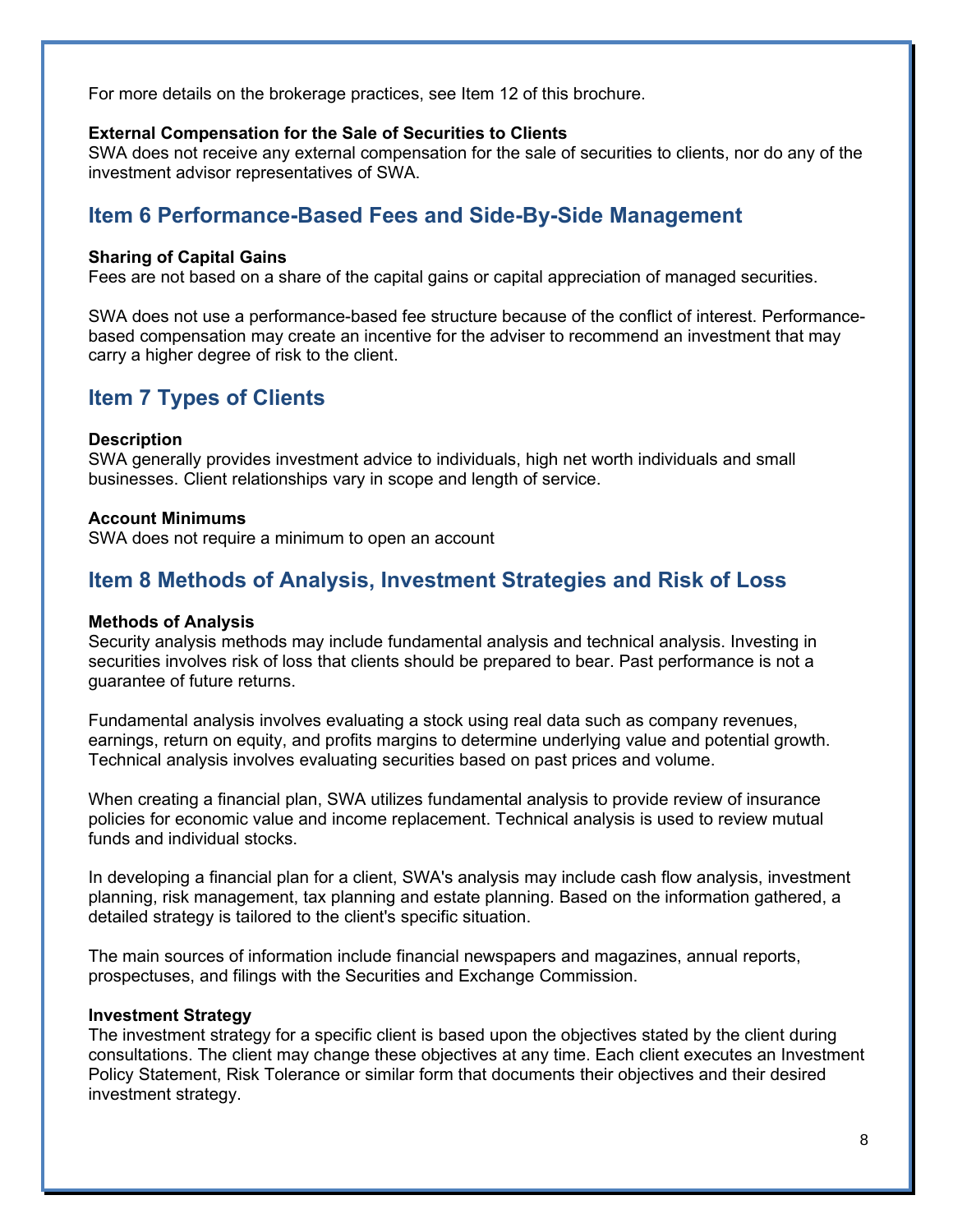### **Security Specific Material Risks**

All investment programs have certain risks that are borne by the investor. Fundamental analysis may involve interest rate risk, market risk, business risk, and financial risk. Risks involved in technical analysis are inflation risk, reinvestment risk, and market risk. Our investment approach constantly keeps the risk of loss in mind. Investors face the following investment risks and should discuss these risks with SWA:

- *Interest-rate Risk:* Fluctuations in interest rates may cause investment prices to fluctuate. For example, when interest rates rise, yields on existing bonds become less attractive, causing their market values to decline.
- *Market Risk:* The price of a security, bond, or mutual fund may drop in reaction to tangible and intangible events and conditions. This type of risk is caused by external factors independent of a security's particular underlying circumstances. For example, political, economic and social conditions may trigger market events.
- *Inflation Risk:* When any type of inflation is present, a dollar today will buy more than a dollar next year, because purchasing power is eroding at the rate of inflation. - 6- Seren Wealth Advisors, LLC
- *Reinvestment Risk:* This is the risk that future proceeds from investments may have to be reinvested at a potentially lower rate of return (i.e. interest rate). This primarily relates to fixed income securities.
- *Business Risk:* These risks are associated with a particular industry or a particular company within an industry. For example, oil-drilling companies depend on finding oil and then refining it, a lengthy process, before they can generate a profit. They carry a higher risk of profitability than an electric company which generates its income from a steady stream of customers who buy electricity no matter what the economic environment is like.
- *Liquidity Risk:* Liquidity is the ability to readily convert an investment into cash. Generally, assets are more liquid if many traders are interested in a standardized product. For example, Treasury Bills are highly liquid, while real estate properties are not.
- *Financial Risk:* Excessive borrowing to finance a business' operations increases the risk of profitability, because the company must meet the terms of its obligations in good times and bad. During periods of financial stress, the inability to meet loan obligations may result in bankruptcy and/or a declining market value.

## **Item 9 Disciplinary Information**

### **Criminal or Civil Actions**

The firm and its management have not been involved in any criminal or civil action.

### **Administrative Enforcement Proceedings**

The firm and its management have not been involved in administrative enforcement proceedings.

### **Self Regulatory Organization Enforcement Proceedings**

The firm and its management have not been involved in legal or disciplinary events that are material to a client's or prospective client's evaluation of SWA or the integrity of its management.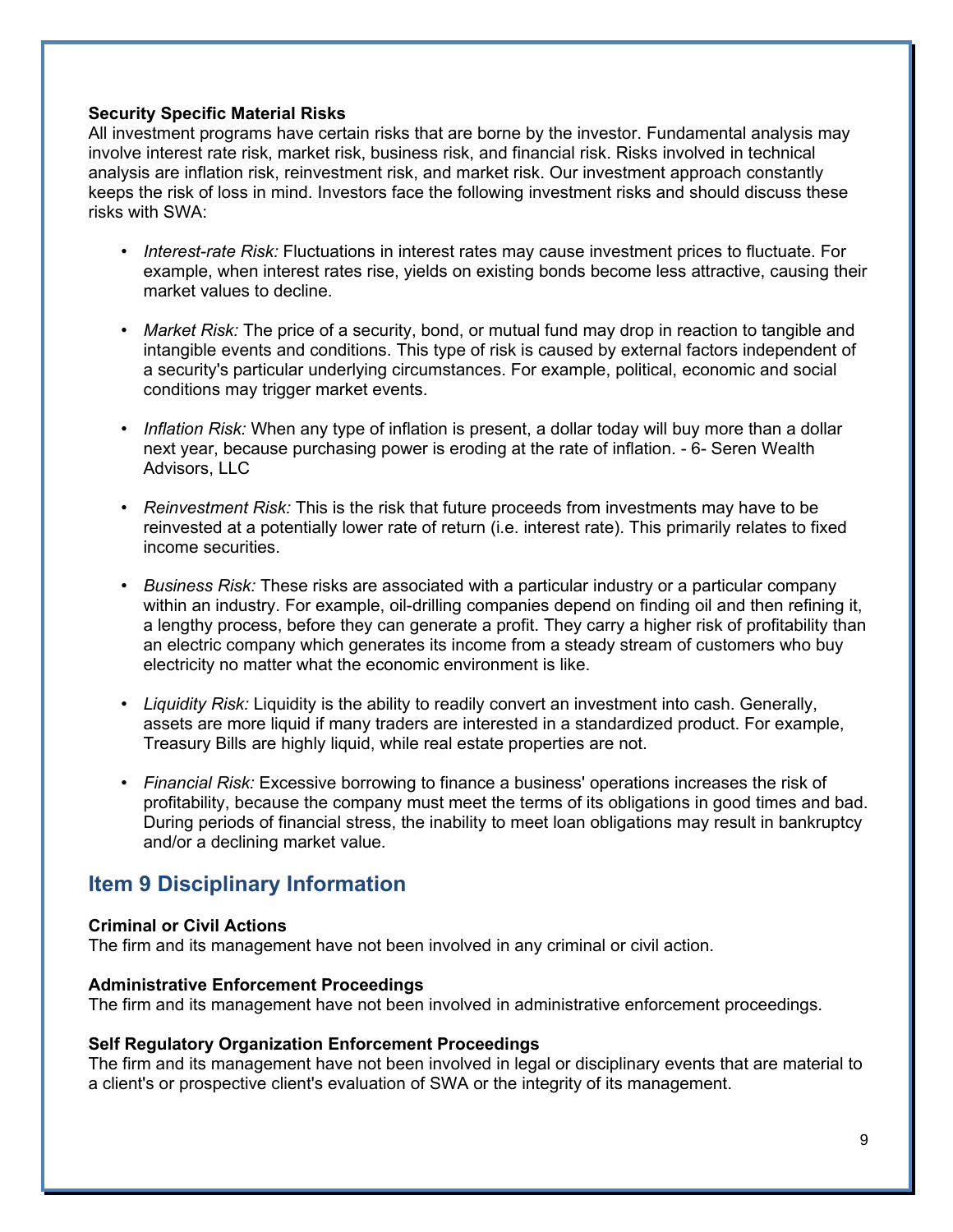## **Item 10 Other Financial Industry Activities and Affiliations**

### **Broker-Dealer or Representative Registration**

Neither SWA nor any of its employees are registered representatives of a broker-dealer.

### **Futures or Commodity Registration**

Neither SWA nor its employees are registered or has an application pending to register as a futures commission merchant, commodity pool operator, or a commodity trading advisor.

### **Material Relationships Maintained by this Advisory Business and Conflicts of Interest**

Managing Member, Stephanie Blakes may offer services as a licensed insurance agent or Real Estate Agent. Approximately 25% of Ms. Blakes' time is spent on these activities. From time to time, she will offer clients advice or products from these activities.

These practices represent a conflict of interest because it gives Ms. Blakes an incentive to recommend products based on the commission amount received. This conflict is mitigated by the fact that she has a fiduciary responsibility to place the best interest of the client first and the clients are not required to purchase any products. Clients have the option to purchase these products through another insurance agent or real estate agent of their choosing.

**Recommendations or Selections of Other Investment Advisors and Conflicts of Interest**  SWA may recommend or select other investment advisors to manage client accounts. Please see Item 4, Advisory business for more information on this topic.

## **Item 11 Code of Ethics, Participation or Interest in Client Transactions and Personal Trading**

### **Code of Ethics Description**

The employees of SWA have committed to a Code of Ethics ("Code"). The purpose of our Code is to set forth standards of conduct expected of SWA employees and addresses conflicts that may arise. The Code defines acceptable behavior for employees of SWA. The Code reflects SWA and its supervised persons' responsibility to act in the best interest of their client.

One area which the Code addresses is when employees buy or sell securities for their personal accounts and how to mitigate any conflict of interest with our clients. We do not allow any employees to use non-public material information for their personal profit or to use internal research for their personal benefit in conflict with the benefit to our clients.

SWA's policy prohibits any person from acting upon or otherwise misusing non-public or inside information. No advisory representative or other employee, officer or director of SWA may recommend any transaction in a security or its derivative to advisory clients or engage in personal securities transactions for a security or its derivatives if the advisory representative possesses material, nonpublic information regarding the security.

SWA's Code is based on the guiding principle that the interests of the client are our top priority. SWA's officers, directors, advisors, and other employees have a fiduciary duty to our clients and must diligently perform that duty to maintain the complete trust and confidence of our clients. When a conflict arises, it is our obligation to put the client's interests over the interests of either employees or the company.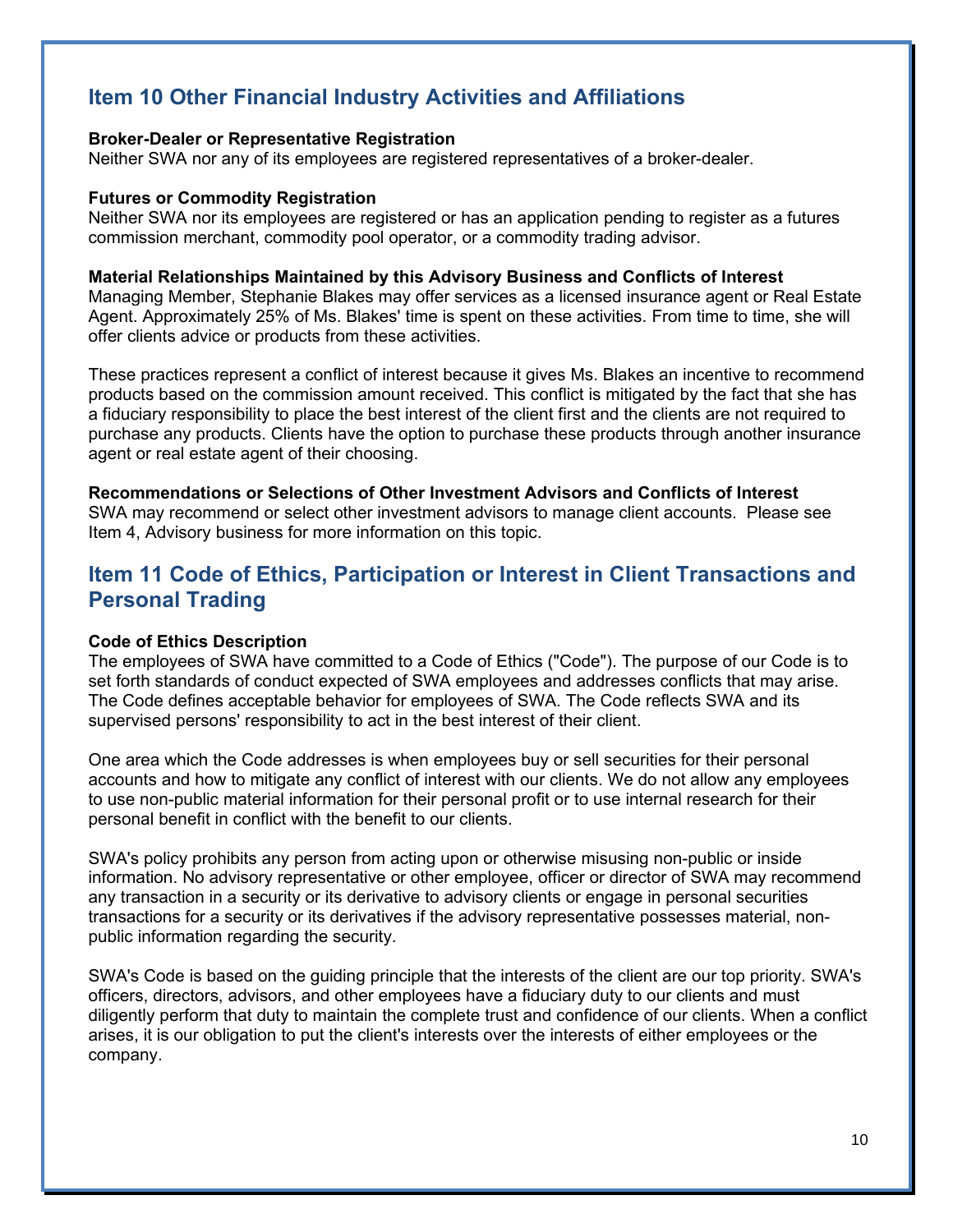The Code applies to "access" persons. "Access" persons are employees who have access to nonpublic information regarding any clients' purchase or sale of securities, or nonpublic information regarding the portfolio holdings of any reportable fund, who are involved in making securities recommendations to clients, or who have access to such recommendations that are non-public.

The firm will provide a copy of the Code of Ethics to any client or prospective client upon request.

**Investment Recommendations Involving a Material Financial Interest and Conflict of Interest**  SWA and its employees do not recommend to clients securities in which we have a material financial interest.

**Advisory Firm Purchase of Same Securities Recommended to Clients and Conflicts of Interest**  SWA and its employees may buy or sell securities that are also held by clients. In order to mitigate conflicts of interest such as front running, employees are required to disclose all reportable securities transactions as well as provide SWA with copies of their brokerage statements.

### **Client Securities Recommendations or Trades and Concurrent Advisory Firm Securities Transactions and Conflicts of Interest**

SWA does not maintain a firm proprietary trading account and does not have a material financial interest in any securities being recommended and therefore no conflicts of interest exist. However, employees may buy or sell securities at the same time they buy or sell securities for clients. In order to mitigate conflicts of interest such as front running, employees are required to disclose all reportable securities transactions as well as provide SWA with copies of their brokerage statements.

The Chief Compliance Officer of SWA is Stephanie Blakes. She reviews all employee trades each quarter. The personal trading reviews ensure that the personal trading of employees does not affect the markets and that clients of the firm receive preferential treatment over employee transactions.

## **Item 12 Brokerage Practices**

### **Factors Used to Select Broker-Dealers for Client Transactions**

SWA may recommend the use of a particular broker-dealer such as TD Ameritrade Institutional, a Division of TD Ameritrade, Inc., Member FINRA/SIPC or may utilize a broker-dealer of the client's choosing. SWA will select appropriate brokers based on a number of factors including but not limited to their relatively low transaction fees and reporting ability. SWA relies on its broker to provide its execution services at the best prices available. Lower fees for comparable services may be available from other sources. Clients pay for any and all custodial fees in addition to the advisory fee charged by SWA.

SWA participates in the TD Ameritrade Institutional program. TD Ameritrade, Inc. ("TD Ameritrade") is an independent SEC-registered broker-dealer and is not affiliated with SWA. TD Ameritrade offers to independent investment Advisors services which include custody of securities, trade execution, clearance and settlement of transactions. SWA receives some benefits from TD Ameritrade through its participation in the program. (Please see the disclosure under Item 14)

### *Directed Brokerage*

In circumstances where a client directs SWA to use a certain broker-dealer, SWA still has a fiduciary duty to its clients. The following may apply with Directed Brokerage: SWA's inability to negotiate commissions, to obtain volume discounts, there may be a disparity in commission charges among clients, and conflicts of interest arising from brokerage firm referrals.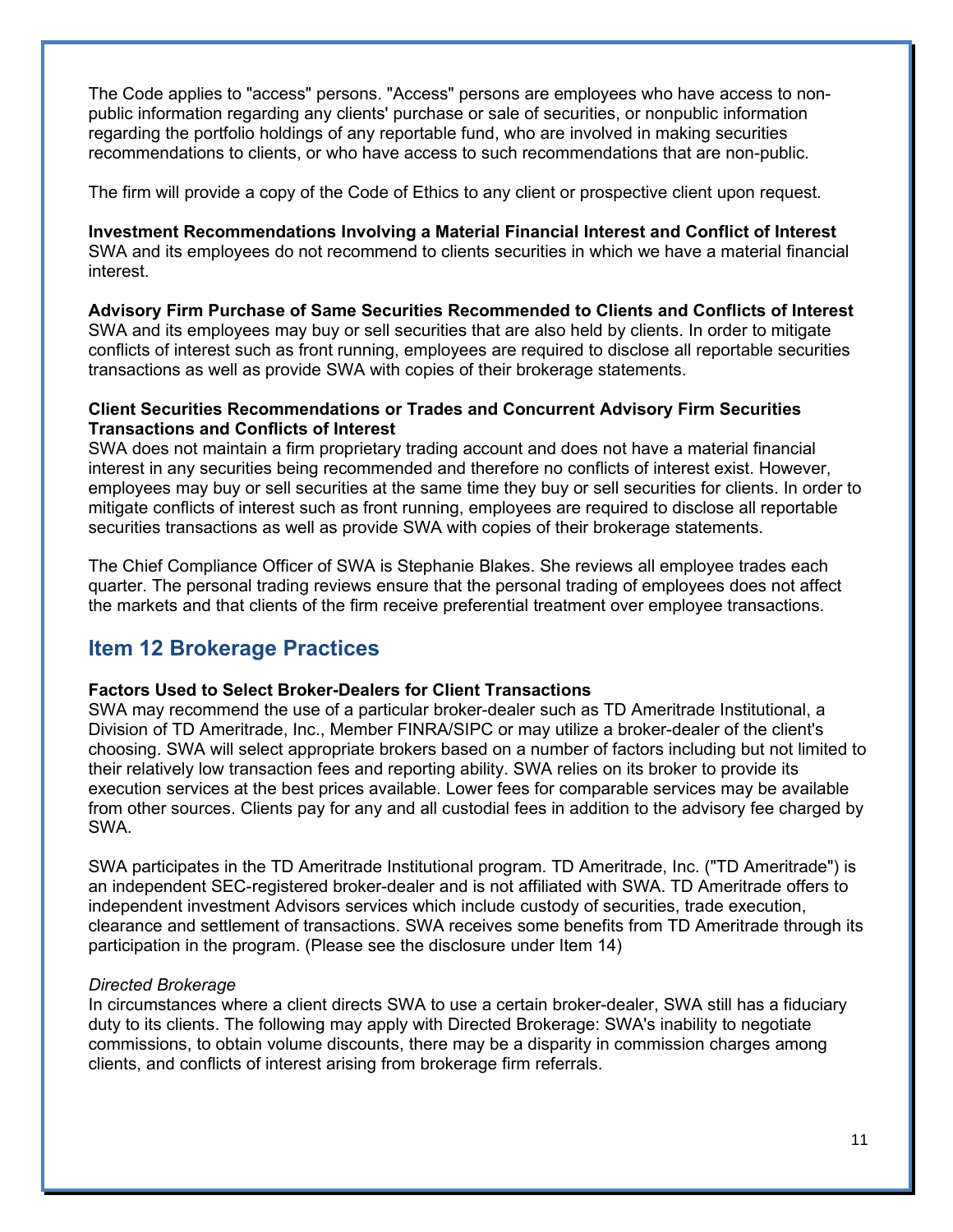### *Best Execution*

Investment advisors who manage or supervise client portfolios have a fiduciary obligation of best execution. The determination of what may constitute best execution and price in the execution of a securities transaction by a broker involves a number of considerations and is subjective. Factors affecting brokerage selection include the overall direct net economic result to the portfolios, the efficiency with which the transaction is effected, the ability to effect the transaction where a large block is involved, the operational facilities of the broker-dealer, the value of an ongoing relationship with such broker and the financial strength and stability of the broker. The firm does not receive any portion of the trading fees.

### *Soft Dollar Arrangements*

The Securities and Exchange Commission defines soft dollar practices as arrangement under which products or services other than execution services are obtained by SWA from or through a brokerdealer in exchange for directing client transactions to the broker-dealer. As permitted by Section 28(e) of the Securities Exchange Act of 1934, SWA receives economic benefits as a result of commissions generated from securities transactions by the broker-dealer from the accounts of SWA. These benefits include both proprietary research from the broker and other research written by third parties.

A conflict of interest exists when Adviser receives soft dollars. This conflict is mitigated by the fact that Ms. Blakes has a fiduciary responsibility to act in the best interest of her clients and the services received are beneficial to all clients

### **Aggregating Securities Transactions for Client Accounts**

SWA is authorized in its discretion to aggregate purchases and sales and other transactions made for the account with purchases and sales and transactions in the same securities for other Clients of SWA. All clients participating in the aggregated order shall receive an average share price with all other transaction costs shared on a pro-rated basis.

### **Item 13 Review of Accounts**

### **Review of Managed Accounts**

Account reviews are performed annually by Stephanie Blakes, Chief Compliance Officer. Account reviews are performed more frequently when market conditions dictate. Other conditions that may trigger a review of clients' accounts are changes in the tax laws, new investment information, and changes in a client's own situation.

#### **Review of Financial Plans**

Stephanie Blakes, Chief Compliance Officer will review financial plans as needed to ensure that the advice provided is consistent with your investment needs and objectives. Generally, we will contact you periodically to determine whether any updates may be needed based on changes in your circumstances. Changed circumstances may include, but are not limited to marriage, divorce, birth, death, inheritance, lawsuit, retirement, job loss and/or disability, among others. We recommend meeting with you at least annually to review and update your plan if needed.

Such reviews will be conducted upon your request and may be subject to our then current hourly rate. Written updates to the financial plan will be provided in conjunction with the review.

### **Content of Client Provided Reports**

Clients receive written account statements no less than quarterly for managed accounts. Account statements are issued by the custodian holding your assets.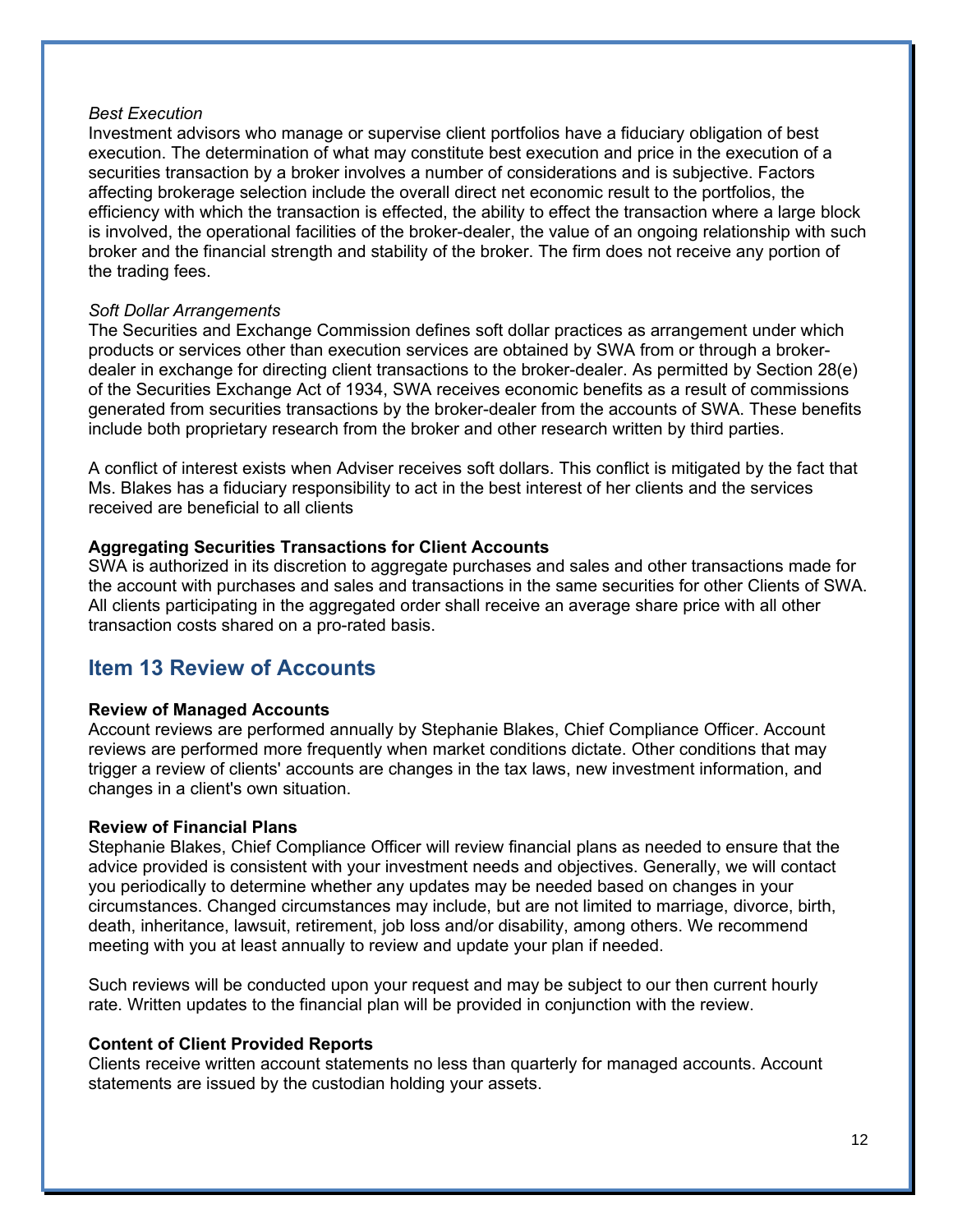## **Item 14 Client Referrals and Other Compensation**

### **Client Referrals and Other Compensation Economic Benefits Provided to the Advisory Firm from External Sources and Conflicts of Interest**

As disclosed under Item 12 above, SWA participates in TD Ameritrade's institutional customer program and SWA may recommend TD Ameritrade to Clients for custody and brokerage services. There is no direct link between SWA's participation in the program and the investment advice it gives to its Clients, although SWA receives economic benefits through its participation in the program that are typically not available to TD Ameritrade retail investors. These benefits include the following products and services (provided without cost or at a discount): receipt of duplicate Client statements and confirmations; research related products and tools; consulting services; access to a trading desk serving SWA participants; access to block trading (which provides the ability to aggregate securities transactions for execution and then allocate the appropriate shares to Client accounts); the ability to have advisory fees deducted directly from Client accounts; access to an electronic communications network for Client order entry and account information; access to mutual funds with no transaction fees and to certain institutional money managers; and discounts on compliance, marketing, research, technology, and practice management products or services provided to SWA by third party vendors.

TD Ameritrade may also have paid for business consulting and professional services received by SWA's related persons. Some of the products and services made available by TD Ameritrade through the program may benefit SWA but may not benefit its Client accounts. These products or services may assist SWA in managing and administering Client accounts, including accounts not maintained at TD Ameritrade. Other services made available by TD Ameritrade are intended to help SWA manage and further develop its business enterprise. The benefits received by SWA or its personnel through participation in the program do not depend on the amount of brokerage transactions directed to TD Ameritrade. As part of its fiduciary duties to clients, SWA endeavors at all times to put the interests of its clients first. Clients should be aware, however, that the receipt of economic benefits by SWA or its related persons in and of itself creates a conflict of interest and may indirectly influence the SWA's choice of TD Ameritrade for custody and brokerage services.

### **Advisory Firm Payments for Client Referrals**

SWA does not compensate for client referrals.

## **Item 15 Custody**

### **Account Statements**

All assets are held at qualified custodians, which means the custodians provide account statements directly to clients at their address of record at least quarterly. Clients are urged to compare the account statements received directly from their custodians to the performance report statements prepared annually by SWA.

SWA is deemed to have constructive custody solely because advisory fees are directly deducted from the client's accounts by the custodian on behalf of SWA.

## **Item 16 Investment Discretion**

### **Discretionary Authority for Trading**

SWA accepts discretionary authority to manage securities accounts on behalf of clients. SWA has the authority to determine, without obtaining specific client consent, the securities to be bought or sold, and the amount of the securities to be bought or sold.